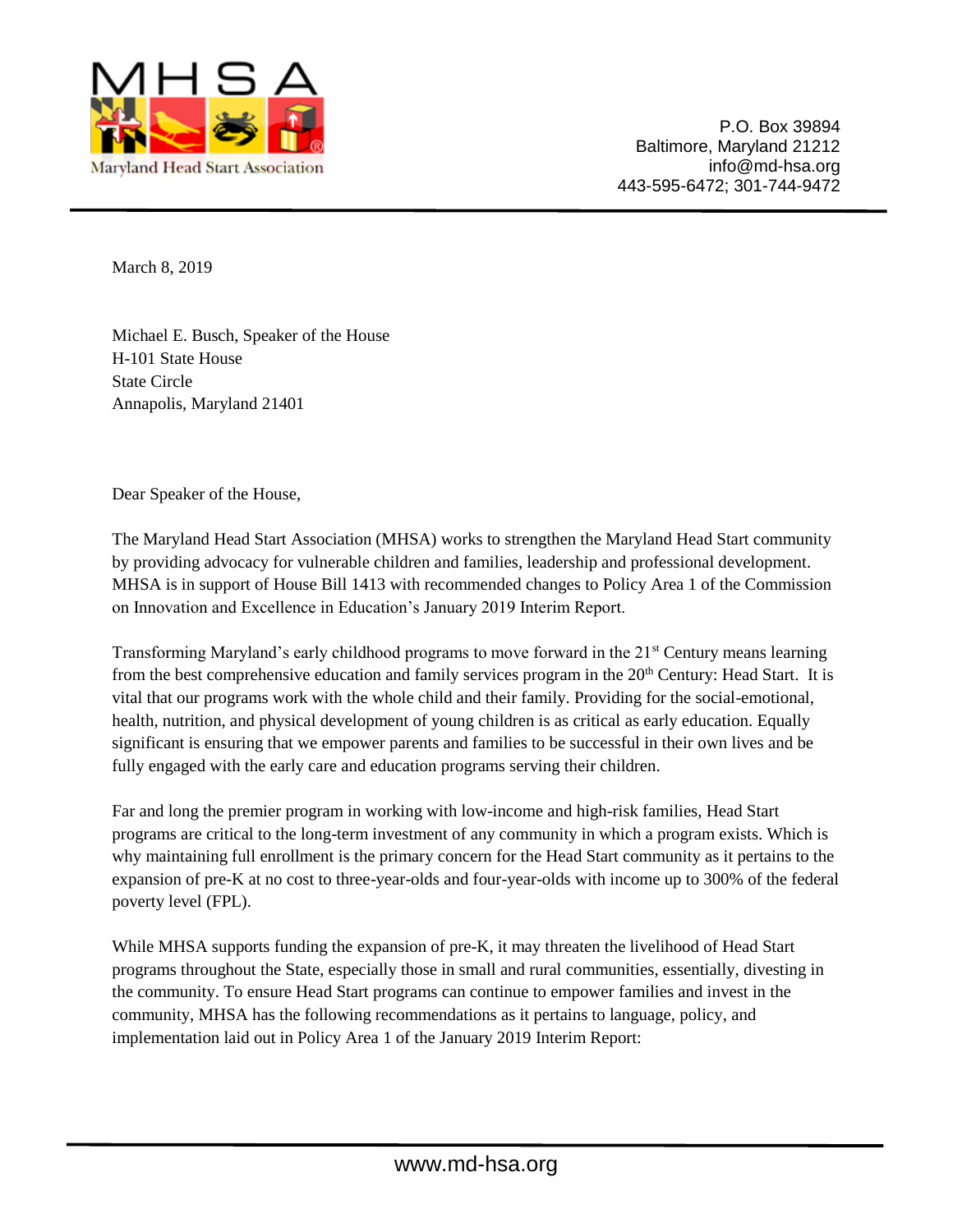1. As the expansion of pre-K is rolled out over the next ten years, in many communities where Head Start may be the primary program working with low-income and high-risk families with children ages 3-5, the public school, child care, and family child care programs will undoubtedly receive a number of those children. Many of these programs may not have the experience or access to the comprehensive services needed to work with such families. **Head Start does; it is the reason we exist.** 

MHSA recommends it be written into policy that in areas where Head Start programs exist, the local education agencies or the local council/board that decides the placement of children will consider Head Start first when it comes to serving families with the greatest needs and highest risks.

2. **Policy Area 1; Element 1a; Implementation Decision; Paragraph 5** – It is written that "Local education agencies will enter into agreements with community-based providers to provide publicly funded pre-k programs…" MHSA believes it is necessary to define "community-based providers" and include Head Start, Private Child Care, and Family Child Care in that definition to ensure local education agencies partner with such providers. MHSA recommends a statement such as *"Local education agencies will enter into agreements with community-based providers such as Head Start, Private Child Care, Family Child Care and other developmentally appropriate programs to provide publicly funded pre-k programs."*

MHSA also recommends that a local council or board composed of representatives from each type of community-based provider to help assess and develop strategies to address concerns and needs facing programs in each county. These councils may also help decide the placement of children.

Also, will the local education agency have the flexibility to develop agreements unique to each program? For example, Head Start programs are funded to serve a specific number of families with federal funding. If a Head Start program receives pre-K funding, will they be required to open a new classroom, or will the funds supplement a class already funded by federal dollars? Is this negotiable by each local education agency?

3. **Policy Area 1; Element 1a; Implementation Decision; Paragraph 5 -**It is written that "agreements may also include a process for parents to register four-year-olds and three-year-olds for pre-K and to indicate a preference for the program setting…" Regardless of the process for parents to register, if parents can indicate a preference of program setting, MHSA recommends that it be mandatory parents are given literature about Public Schools, Head Start, Child Care, Family Child Care, and any other program that has an agreement with the local education agency.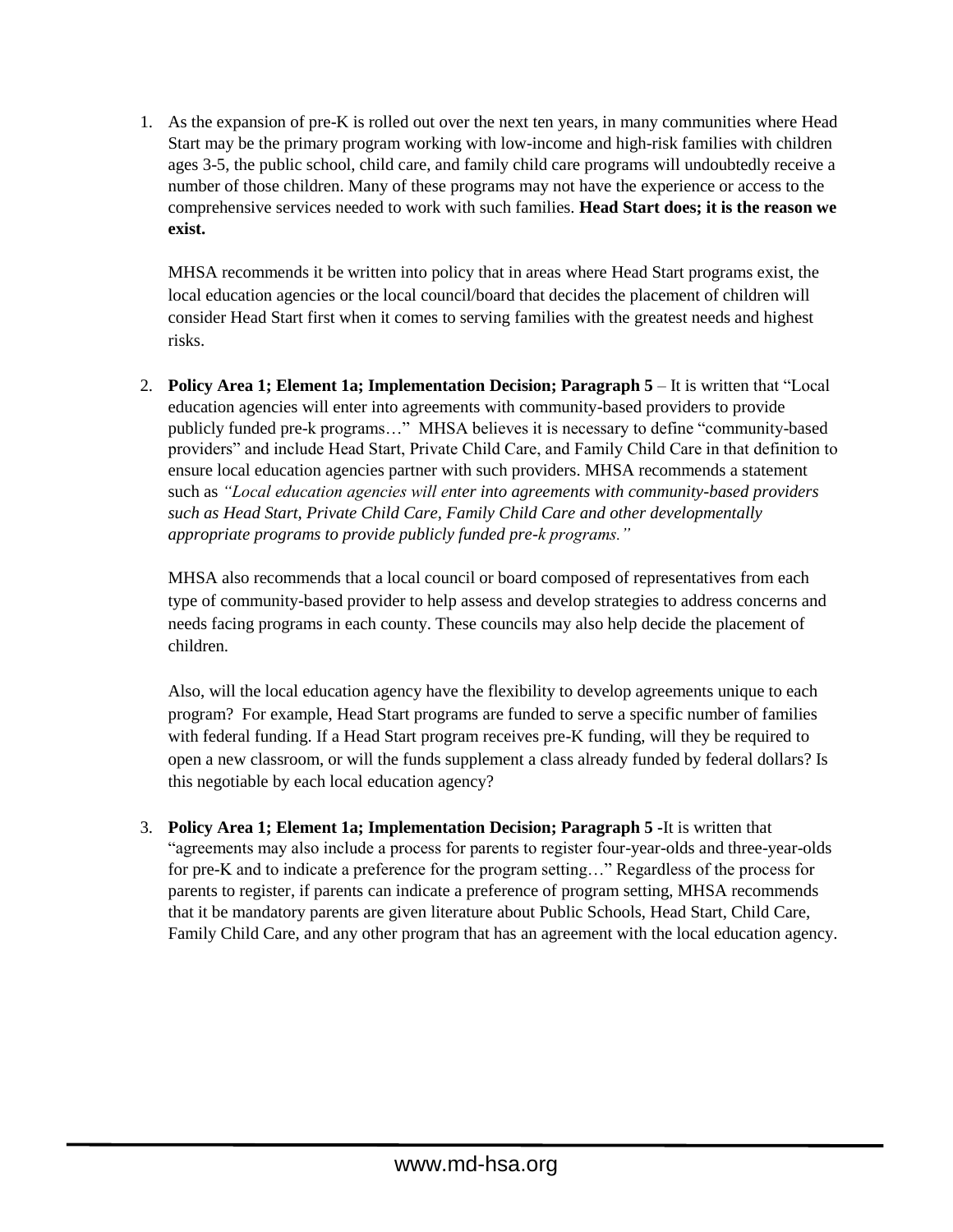- 4. **Policy Area 1; Element 1b; Capacity Building; Implementation Decision; Paragraph 8**  It is written that "The State will create a full tuition scholarship program for students who become lead pre-K teachers and commit to work in high-needs schools for a certain number of years." Head Start is a model program that serves low-income and families with the highest need. While "high-needs schools" is not defined in this paragraph, MHSA recommends that Head Start be considered a "high-needs school or program". We recommend the following change to the statement, *"The State will create a full tuition scholarship program for students who become lead pre-K teachers and commit to work in high-needs schools or programs such as Head Start for a certain number of years."*
- 5. **Policy Area 1; Element 1b; Capacity Building; Implementation Decision; Paragraph 9 –** It is written that "The State will significantly increase funding for the Child Care Center and Professional Development Fund to support ECE staff who are already working in **child care** programs in obtaining CDA credentials, associates degrees, and bachelor's degrees." The language *"child care,"* while the State understands that the term indicates programs which are licensed by the Office of Child Care, it is not always understood that Head Start programs are also licensed "child care." MHSA recommends changing the language to *"providers that are licensed by the Office of Child Care including Head Start."*

This language is present in the following areas:

**Page 47. Element 1b. Capacity Building Initiatives for new and current programs –** the following sentence says, "MSDE currently administers several programs to encourage child care and pre-K providers to improve the quality of their programs by pursuing accreditation, licensing, and other credentialing and technical assistance opportunities…" MHSA recommends the following *"MSDE currently administers several programs to encourage providers that are licensed by the Office of Child Care, including Head Start and pre-K providers to improve the quality of their programs by pursuing accreditation, licensing, and other credentialing and technical assistance opportunities…"*

**Page 49. Element 1b. Capacity Building Initiatives for new and current programs – the following sentence says,** "New tuition assistance programs will be provided for prospective and current child care professionals pursuing a CDA certificate (one year), associate's degree (two years), or bachelor's degree (four years)." MHSA recommends *"New tuition assistance programs will be provided for prospective and current child care and Head Start professionals pursuing a CDA certificate (one year), associate's degree (two years), or bachelor's degree (four years)."*